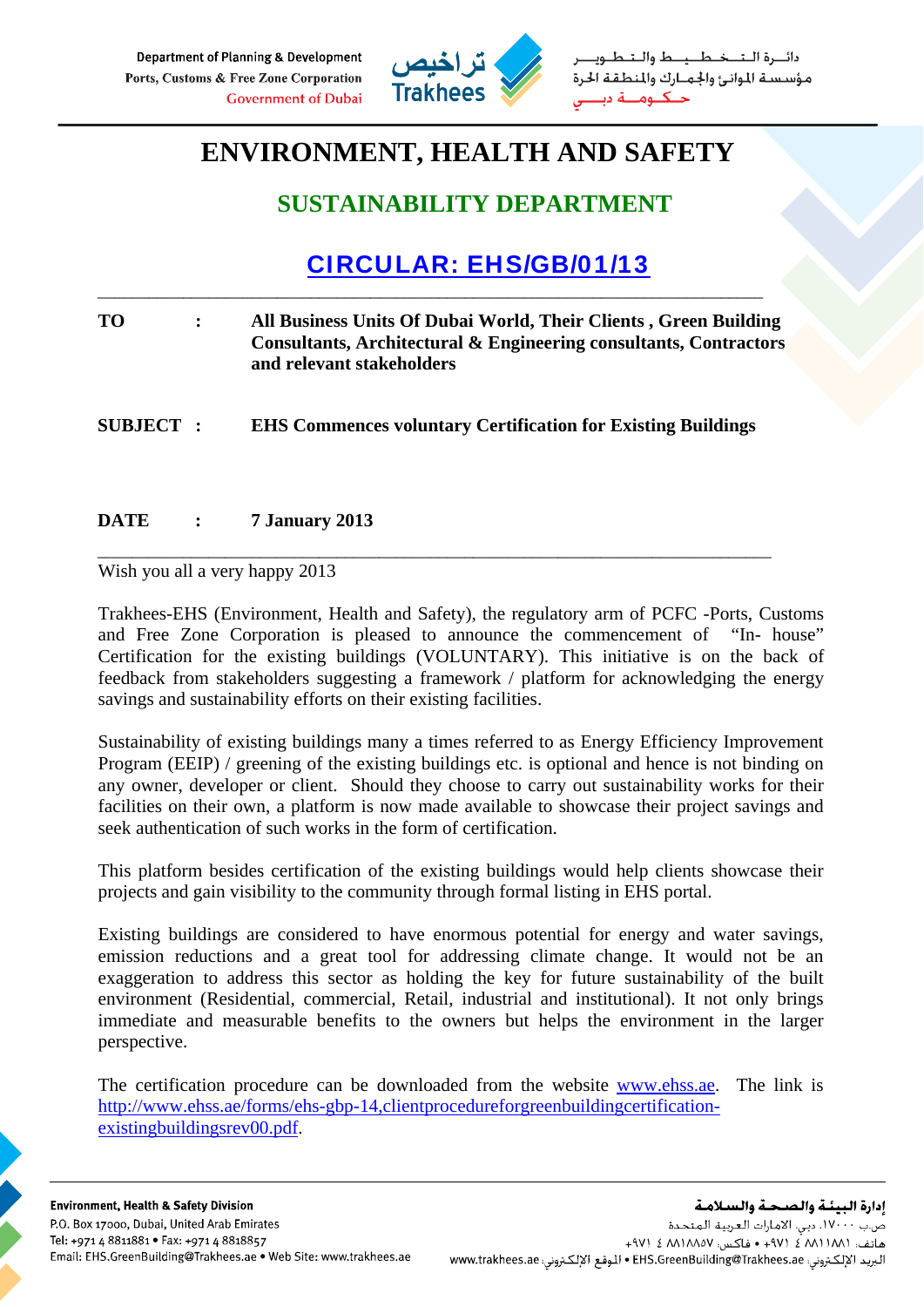Department of Planning & Development Ports, Customs & Free Zone Corporation **Government of Dubai** 



خطيط وال دائب ة اللت مؤسسة الموانئ والجمارك والمنطقة الحرة  $\leq$   $\sim$ 

*This procedure becomes effective with immediate effect and is applicable to those clients who opt to undertake sustainability measures to their existing facilities on a voluntary basis.* 

EHS-Trakhees is committed to providing quality regulatory services to our business units and clients in protecting the environment, human health and safety. As always, we look forward to your cooperation, support and a very successful working relationship.

Should you have any queries, please feel free to approach the Green Buildings department or contact us at EHS.GreenBuilding@trakhees.ae

Regards,

ADathan

**P.R.Jagannathan**  Sustainability Manager Trakhees - Environment, Health & Safety Ports, Customs and Free Zone Corporation

Encl: Announcement Slides

cc: Amin Al Mulla – Chief Operating Officer, EHS-Trakhees

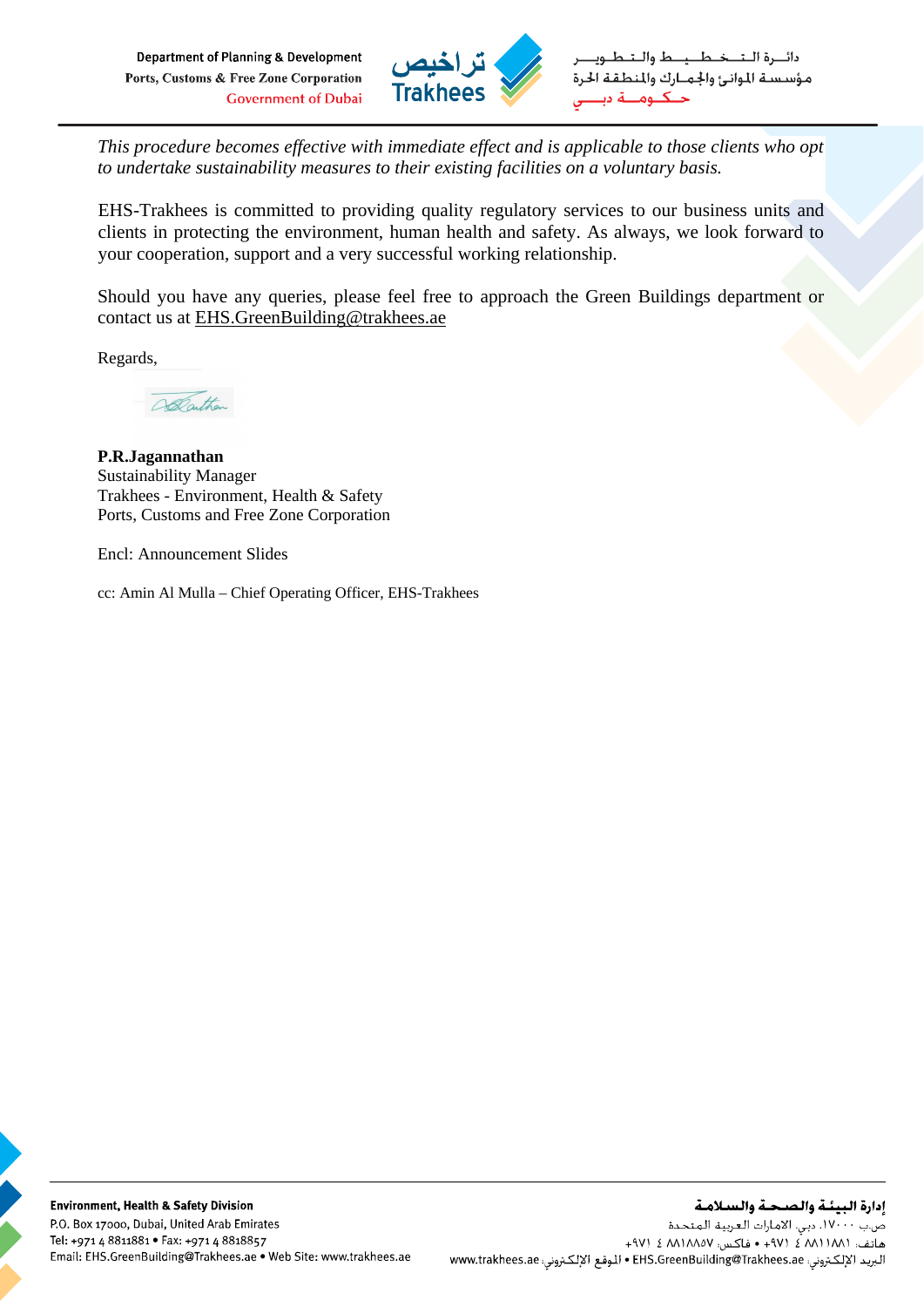Department of Planning & Development Ports, Customs & Free Zone Corporation **Government of Dubai** 



دائــرة الــتـــخــطـــيــط والــتـطــ مؤسسة الموانئ والجمارك والمطقة الحرة



formally register and get their greening initiative authenticated and showcased.

**Existing Buildings Initiative** on **VOLUNTARY BASIS**.